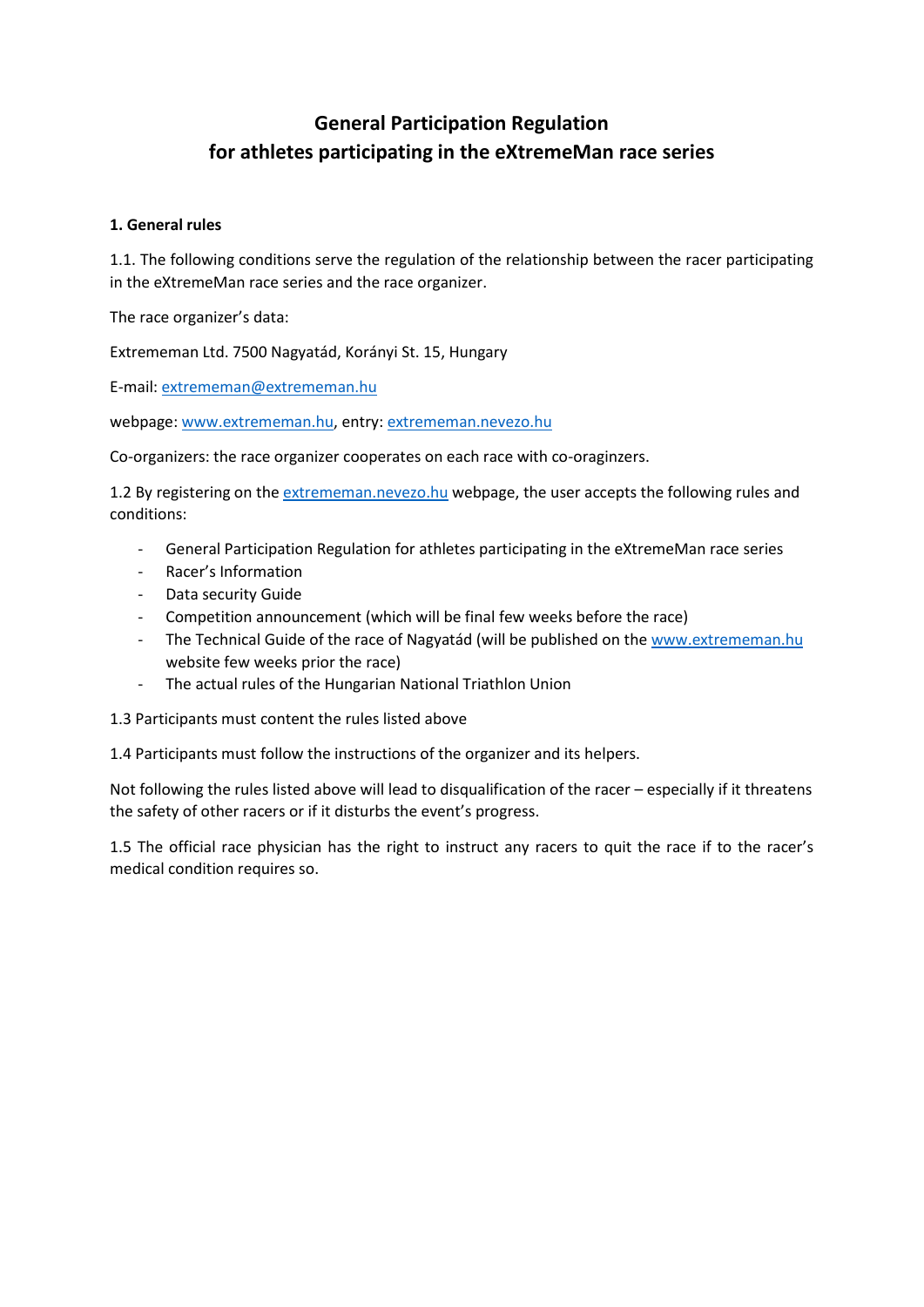## **2. Entry and cancelling**

The detailed conditions of the entry and cancelling is expressed in the Competition Announcement and in the Racer's Information.

The organizer may disqualify the racer, if

- he/she intentionally registers with false or fake identification data,
- he/she is under a sport association interdiction
- he/she breaks an anti-doping rule
- he/she breaks any sports law furthermore any kind of law relating the progress of the event

2.1 Individual entry applies only on said person and it is non-transferable

Entered racers can only obtain their entry package personally by showing a valid and signed ID with photo at the registration office.

2.2. Individual racers are not allowed to assign their race number to anybody. By violating this rule and by the organizers noticing it– will cause immediate disqualification.

The personal data of the racers participating in such exchange will be forwarded to the National Triathlon Union for a potential disciplinary procedure. Furthermore, racers participating in such exchange will be forbidden to participate in any races organized by the eXtremeMan Ltd. in the next three years.

Modifying the race number, or modifying/covering the sponsor's logo is forbidden.

2.3 A racer is only allowed to participate in the event, if he or she is in possession of a racing license from the Hungarian National Triathlon Union or from any other foreign triathlon union.

2.4 An entered racer is not entitled to any kind of material compensation, if he or she doesn't show up at the start of the competition or cancels his entry after the cancelling deadline for any kind of reason.

2.5 Participants are only entitled to a fully or partial refund, in case the organizer cancels the event.

If the race is being canceled due to an inevitable reason that is out of the organizer's authority a partial refund will be available. In this case the rate of the refund depends on the expenses already paid by the organizer.

## **3. Exclusion of liabailty**

3.1 The organizer reserves the right to modify the race (especially with respect to certain courses, tracks and the execution of the race), it can modify the start time, or can cancel the event at any time, if inevitable circumstances (e.g. weather conditions, or other) take such unfortunate turn that the security of the race become problematic, or if the physical integrity of racers and other people cannot be guaranteed.

If the start gets delayed by reason out of the organizer's authority (e.g. alteration of permits, vis maior, alteration of the circumstances of the race course, or any kind of reason that is out of the organizer's authority), or the execution of the competition requires major alteration, or if the competition gets canceled, then refunding of the entry fee can be implemented as described in section 2.5.

In these cases the racer is not allowed to withdraw the contract, furthermore cannot demand anything from the organizer.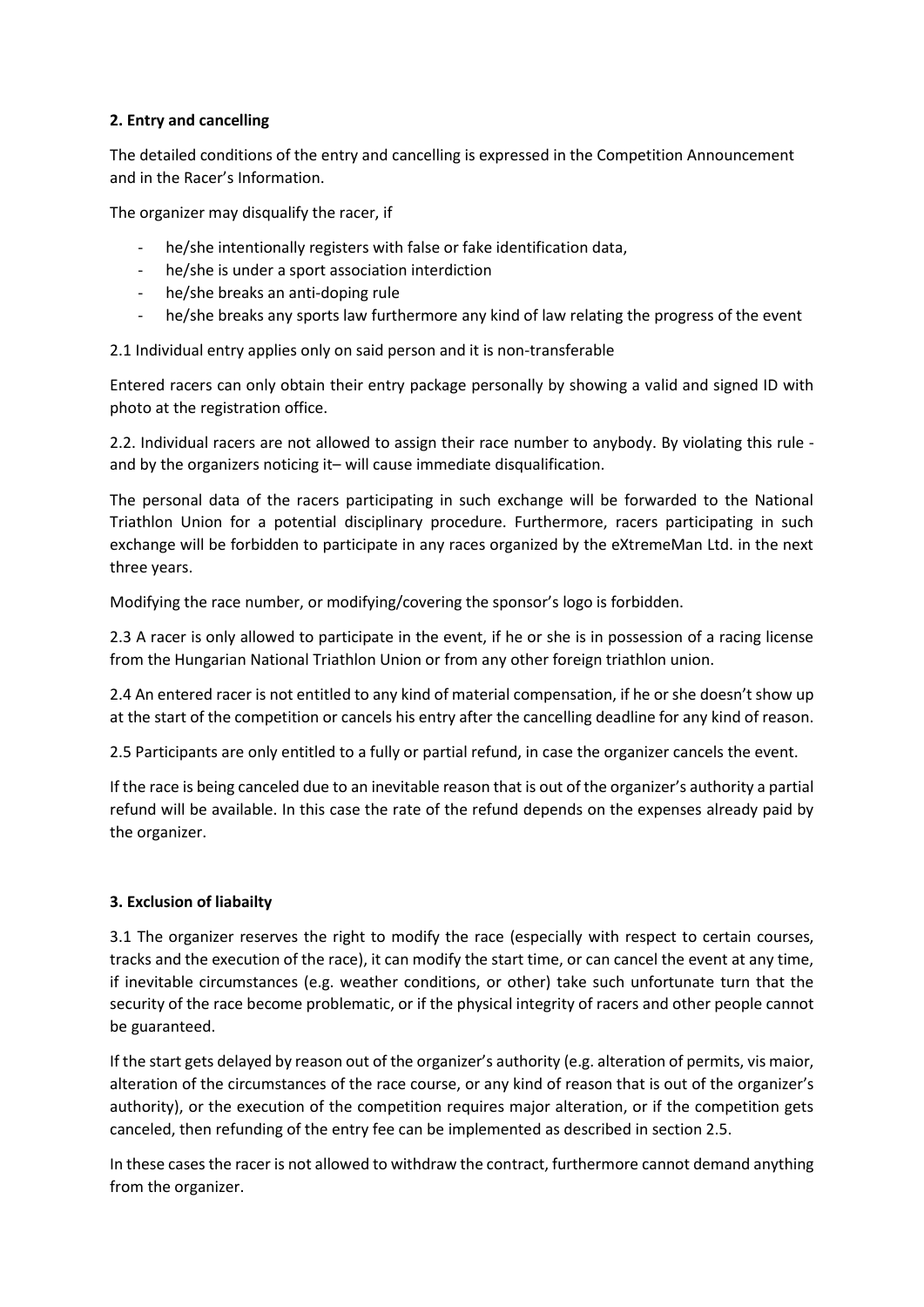3.2 The organizer is only responsible for such damages that are caused by its negligence or direct acts. Limitation of liability does not include those damages that are derived from the infringement of the organizer's relevant contractual liability.

The organizer has general liability insurance through the Hungarian National Triathlon Union. Conditions may differ at each competitions.

3.3 Racers are exclusively liable for the damages caused by them, where the sufferer of the damage is the organizer, its representatives or any third parties that are in a contractual or other relation with the organizer due to the event.

3.4 The organizer does not take liability for the health condition of the racer. The racer must be aware of the thought that participation in the race has its risks; severe injuries nor even death are not excludable. The racer accepts and with his/her entry confirms, that he/she is in good health conditions and he/she is prepared to participate in the race; and thus declares that no physician or other medically competent person advised him/her otherwise.

3.5 Racers take liability for their personal belongings and their race equipment. The organizer does not take the liability for any lost belongings.

The race course is partially blocked from traffic. The racers acknowledge, that they may encounter vehicles, pedestrians, animals or other terrain features and takes the risk meant by them. This risk may mean without being exhaustive the followings: falling, impact with vehicles, pedestrians, animals, other participants or solid objects; dangers caused by hazardous surfaces, material defects od faulty safety equipment; or any other dangers caused by another racer, spectator, volunteer, animal or the weather.

All participants get acquainted with track of the race, and with the relay- and other areas and expressively undertake that will comply to the traffic rules – as explained in the next paragraph – and will move around with adequate caution..

During the operation of the race – due to the nature of the event – certain traffic rules (e.g. assuring the course at crossroads, or crossing main- or by-roads) can be dispensable. The racer is required to make sure with adequate caution that the course and the crossing is safe. In certain cases complying with the traffic rules is mandatory.

Racers must notify the organizer immediately, if they detect any kind of hazard on the course. They can do so by calling the "in case of hazard" phone number printed on the back of the race number tag (provided by the organizer), or by notifying the nearest organizer or race judge.

3.6 Racers are aware of the consequences of pre- and post-race consumption of alcohol, drugs and narcotics, and are aware with the fact, these substances have an influence on their judgment and their racing capabilities. Only the racer is liable for the consequences of consuming alcohol, drugs or narcotics.

3.7 If a racer requires medical attention during the competition, then by entering the race they give their consent to it. The entry fee does not cover any medical attendance other then what the race physician can provide; the organizer does not provide insurance which covers any other medical care and cannot be obligated to do so. It is the racer's liability to have adequate medical insurance. The organizers liability is excluded in respect of any medical insurance.